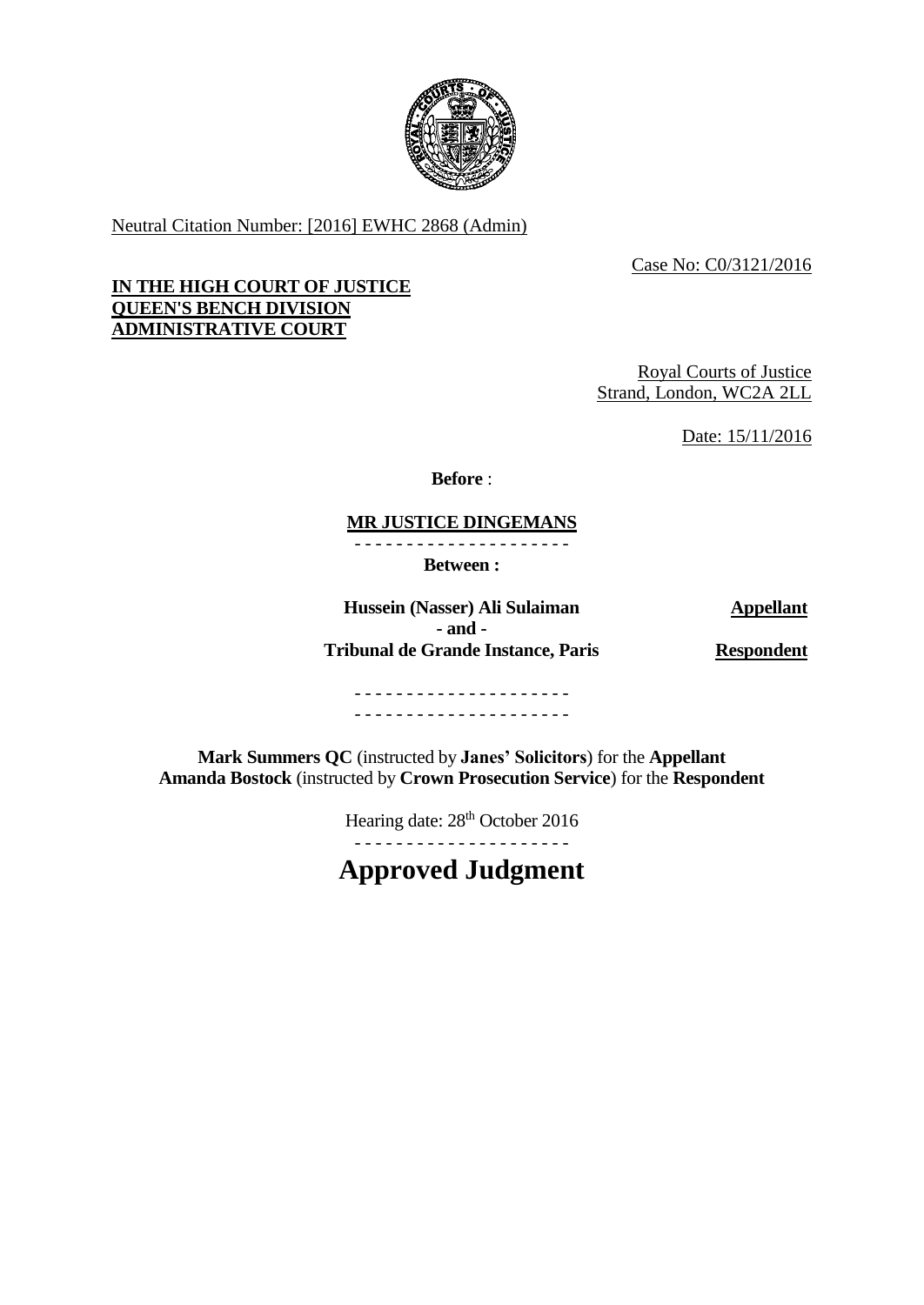#### **Mr Justice Dingemans:**

#### **Introduction**

- 1. This is an appeal against the order of District Judge Devas dated 14 June 2016 sitting at Westminster Magistrates' Court that the Appellant be extradited to France. The extradition was in respect of a conviction European arrest warrant issued on 19 February 2016 and certified by the National Crime Agency on 29 February 2016. The Appellant had been convicted on  $10<sup>th</sup>$  February 2015 by the Tribunal de Grande Instance of Paris ("The Tribunal of Paris") of organised fraud and of aggravated money laundering. The Appellant had been sentenced to 3 years imprisonment including a 1 year suspended sentence with a 3 year probationary period.
- 2. Permission to appeal was granted on the papers by Sir Stephen Silber sitting as a High Court Judge on 25 August 2016 on a number of grounds. After grant of permission to appeal and following consideration of the judgment in *Goulochowski v District Court in Elblag, Poland* [2016] 1 WLR 2665 and consideration of whether threats alleged to have been made relating to the Appellant in Nigeria might provide grounds of appeal, the grounds of appeal were reconsidered.
- 3. As a result of the reconsideration of the grounds of appeal, and in the light of the oral submissions, it now appears that there are two issues to be determined being: (1) whether the description of the money laundering offence set out in the EAW is a *Zakrzewski* abuse of process, meaning that the Appellant should not be extradited for the money laundering offence; and (2) if the Appellant cannot be extradited for the money laundering offence, whether the Appellant's extradition for the organised fraud is barred by reason of specialty pursuant to section 17 of the Extradition Act 2003 ("the 2003 Act").
- 4. In order to determine these issues it is necessary to consider the terms of the EAW and the findings of fact made by the Tribunal of Paris.

# **The EAW**

- 5. So far as is material the EAW provides that the warrant is based on an enforceable judgment given on  $10<sup>th</sup>$  February 2015 by the Tribunal. The length of sentence is given as "3 years including a 1 year suspended sentence with a 3 year probationary period".
- 6. The EAW said it related to 2 offences. The description provided: "*Perpetrator of offences committed from January 2009 and May 2009 in London and Paris. It has been established that Hussein Sulaiman voluntarily took an active part in a system consisting in fraudulent manoeuvres, in particular under the guise of the promise made to Mr Van Gysel, a real estate project developer in Dubai, to provide funding of 125 million euros … deceived Mr Van Gysel to convince him to make money transfers for a total of 8 million dollars … Hussein Sulaiman also provided assistance in investing, concealing or converting the direct or indirect proceeds of … an organised fraud, by providing the victim with the details of the bank account of one of his codefenders to which the victim transferred significant amounts and by giving instructions to have the funds transferred to accounts in different locations …*".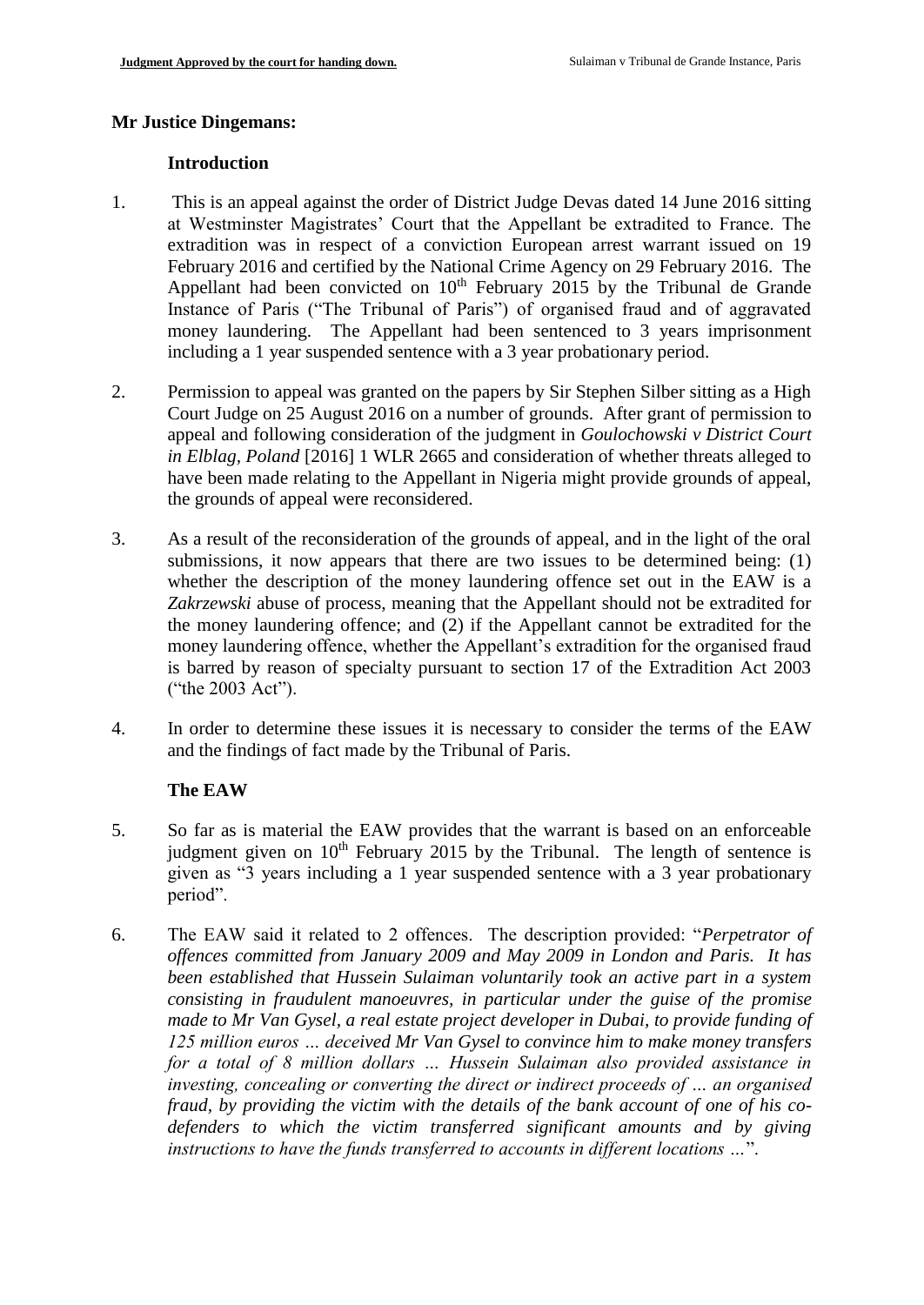# **The judgment of the Tribunal of Paris**

- 7. The judgment of the Tribunal identified the public prosecutor, the civil parties and the accused. One of the civil parties was Jean Van Gysel. His full name appears to have been Jean Van Gysel de Meise and I have referred to him as Mr Van Gysel. He appears to have been the main victim of the offences. The accused were identified, and one of the accused was the Appellant.
- 8. The judgment records the circumstances leading to the offence. It appears that Mr Van Gysel had an opportunity to develop one of the sub-islands in the offshore artificial island known as "the World" in Dubai. It appears that Mr Van Gysel was required to find US \$100 million (all references to dollars are references to US dollars) to develop his sub-island. The banking crisis had happened, and although Mr Van Gysel had \$8 million he was unable to raise funds through banks. Mr Van Gysel looked to raise monies from private investors, and fell victim to an organised fraud in which the Appellant was a party.
- 9. Mr Van Gysel met Mr Ali Soobhe Kassem (who was using another name), a codefendant, at the Hotel Fouquet in Paris on  $7<sup>th</sup>$  January 2009. Mr Kassem promised to find funds from private investors. Mr Kassem introduced Mr Van Gysel to the Appellant, who pretended to be Simon Gabriel, a businessman from a company called Topway. The Appellant pretended to have funds of \$460 million available to invest. Mr Van Gysel was persuaded to pay monies by way of arrangements fees and commission and the like amounting to \$2,691.166.12 in 4 transfers to an account set up on London in the name of the appellant's cousin.
- 10. A third meeting took place with Mr Van Gysel in Amsterdam. The Appellant (still pretending to be Mr Gabriel) handed Mr Van Gysel a cheque for 100 million euros, which could not be cashed for 2 weeks. In the interim Mr Van Gysel transferred a further \$1,710,000. A loan agreement was sent to Mr Van Gysel and he was persuaded to transfer 760,000 euros for notary fees in London and \$625,000 following a meeting described in the Tribunal's judgment as "entirely pointless".
- 11. A so-called "Notice of Blocked Funds" was purported to be issued by the Minister of Finance of Nigeria. This led Mr Van Gysel to request the return of his monies. However in the interim the Appellant sent the signed loan agreement, and Mr Van Gysel transferred a further \$225,000 to the account of the Appellant's cousin. The Appellant also sent Mr Van Gysel a notice of international transfer from the Zenith Bank in Nigeria. Mr Van Gysel's bank considered the transfer to be authentic. Mr Van Gysel was asked to and did transfer a further \$450,000 to prevent a Nigerian politician derailing the operation. That payment was made on 19 March 2009, but 4 days later Mr Van Gysel was told that the transfer had been blocked by the Minister of Finance of Nigeria. Mr Van Gysel then came to London on 24<sup>th</sup> March 2009 where he met a person pretending to be the Minister of Finance in a hotel. Mr Van Gysel was persuaded to pay an "exit fee" of \$500,000 on 31<sup>st</sup> March 2009 so that he might have access to the funds.
- 12. Following that payment Mr Van Gysel was told that all of the payments had been made to officials and that further payments would need to be made. He was shown a "Swift" transfer pretending to show that the monies were being sent, and was persuaded to make a final payment of \$40,000. Mr Van Gysel, who had exhausted his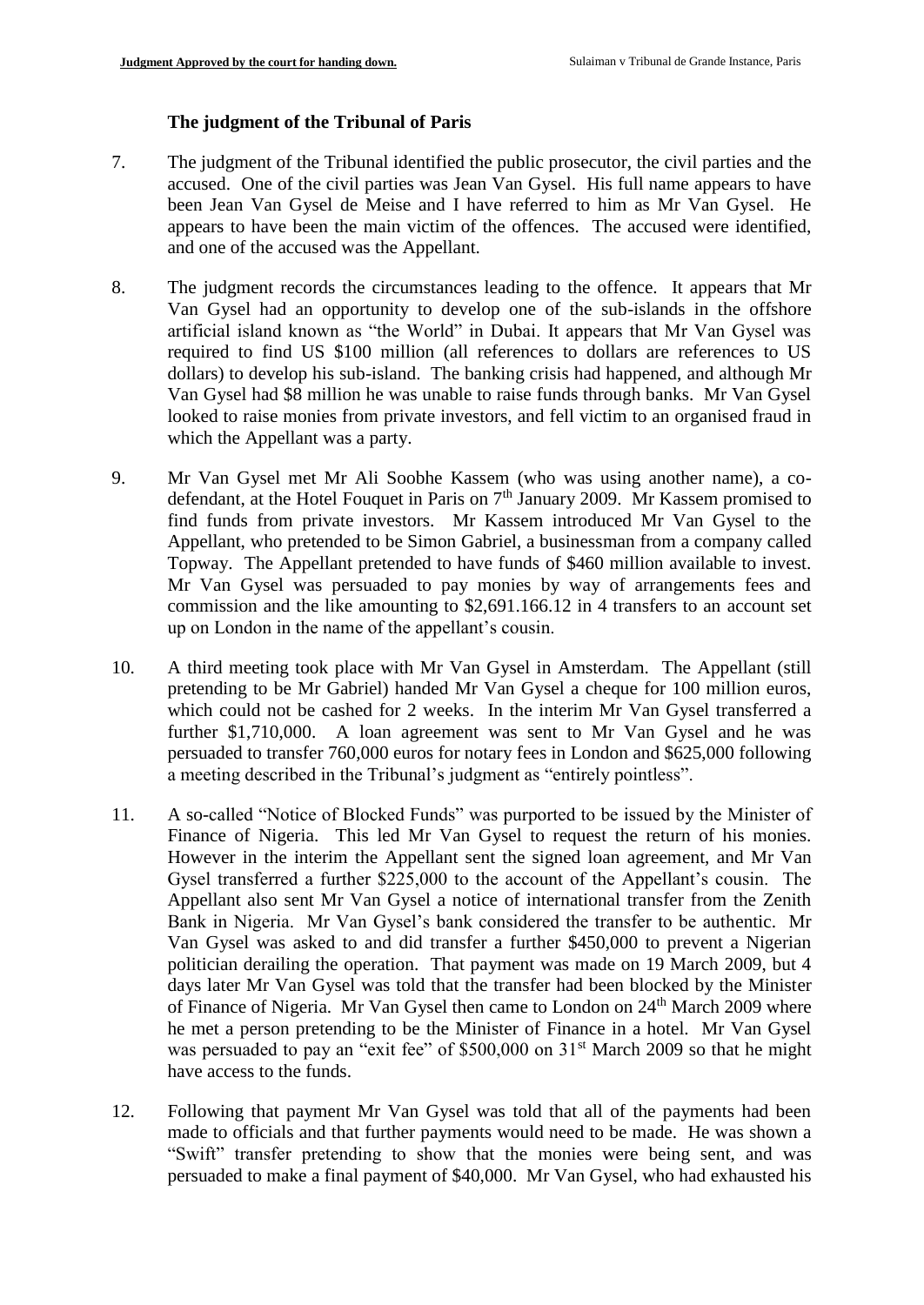own funds, managed to persuade his family to pay over the \$40,000. Mr Van Gysel went to hospital with exhaustion, but returned to Europe to chase up his funds. He was handed what were pretended to be diamonds worth \$45 million in London, but they were worthless. On 18<sup>th</sup> May 2009 he reported matters to Serious Financial Crime Office of the French Judicial Police.

13. Defences raised on behalf of the Appellant were rejected.

#### **No** *Zakrzewski* **abuse of process**

- 14. The Appellant claims that his extradition would amount to an abuse of process as considered in *Zakrzewski v Regional Court in Lodz, Poland* [2013] UKSC 2; [2013] 1 WLR 324 ("a *Zakrzewski"* abuse of process). It is agreed by the Appellant that the EAW provides that the relevant offences occurred in Paris and London, thereby satisfying the dual criminality provisions of section 65(3)(b) of the 2003 Act. However it is said that the judgment of the Tribunal of Paris shows that the aggravated money laundering occurred only in London. Although it appears that money laundering is an offence with extraterritorial effect in France, it was submitted on behalf of the Appellant that the mirror provisions of the criminal law in England and Wales, which are set out in section 327 of the Proceeds of Crime Act 2002 ("POCA"), are (at least so far as relevant to this case) domestic only in reach. Section 327 of POCA provides: "(*1) A person commits an offence if he: (a) conceals criminal property; (b) disguises criminal property; (c) converts criminal property; (d) transfers criminal property; (e) removes criminal property from England and Wales or from Scotland or from Northern Ireland …*".
- 15. The Appellant's case was that if a prosecution had been brought for money laundering in England in respect of acts which had occurred abroad there would be no offence disclosed. This means that the conduct for which extradition was sought to France would not "*constitute an offence under the law*" of England and Wales, and no extradition could be ordered. This means that, notwithstanding the principles of comity, the Court should look behind the wording of the EAW to the reality of the judgment of the Tribunal of Paris to prevent a *Zakrzewski* abuse. A *Zakrzewski* abuse can occur where: (1) there are particulars which are wrong or misleading (though not necessarily intentionally) in a EAW; (2) the true facts are clear and beyond legitimate dispute; and (3) the error or omission is material to the operation of the scheme.
- 16. This point was developed in the course of the hearing, and in reply Ms Bostock referred to a passage in Archbold 2017 at 2-37 and *R v Rogers and others* [2014] EWCA Crim 1680; [2015] 1 WLR 1017. Neither the passage in Archbold nor the case had featured in the Skeleton Arguments exchanged for the hearing, and both Mr Summers and Ms Bostock wanted time to consider the point. I therefore directed Mr Summers and Ms Bostock to exchange and lodge supplementary Skeleton Arguments on this point (and another point which arose in the course of argument) by 4 pm on Thursday 3rd November 2016 and both parties filed those documents. I am very grateful to Mr Summers and Ms Bostock for their written and oral submissions.
- 17. In my judgment there is no *Zakrzewski* abuse of process in this case. This is because it is not clear and beyond legitimate dispute that the description of the money laundering offence as having taken place in Paris and London is incorrect. I say this because it is apparent that the first meeting between Mr Van Gysel and the Appellant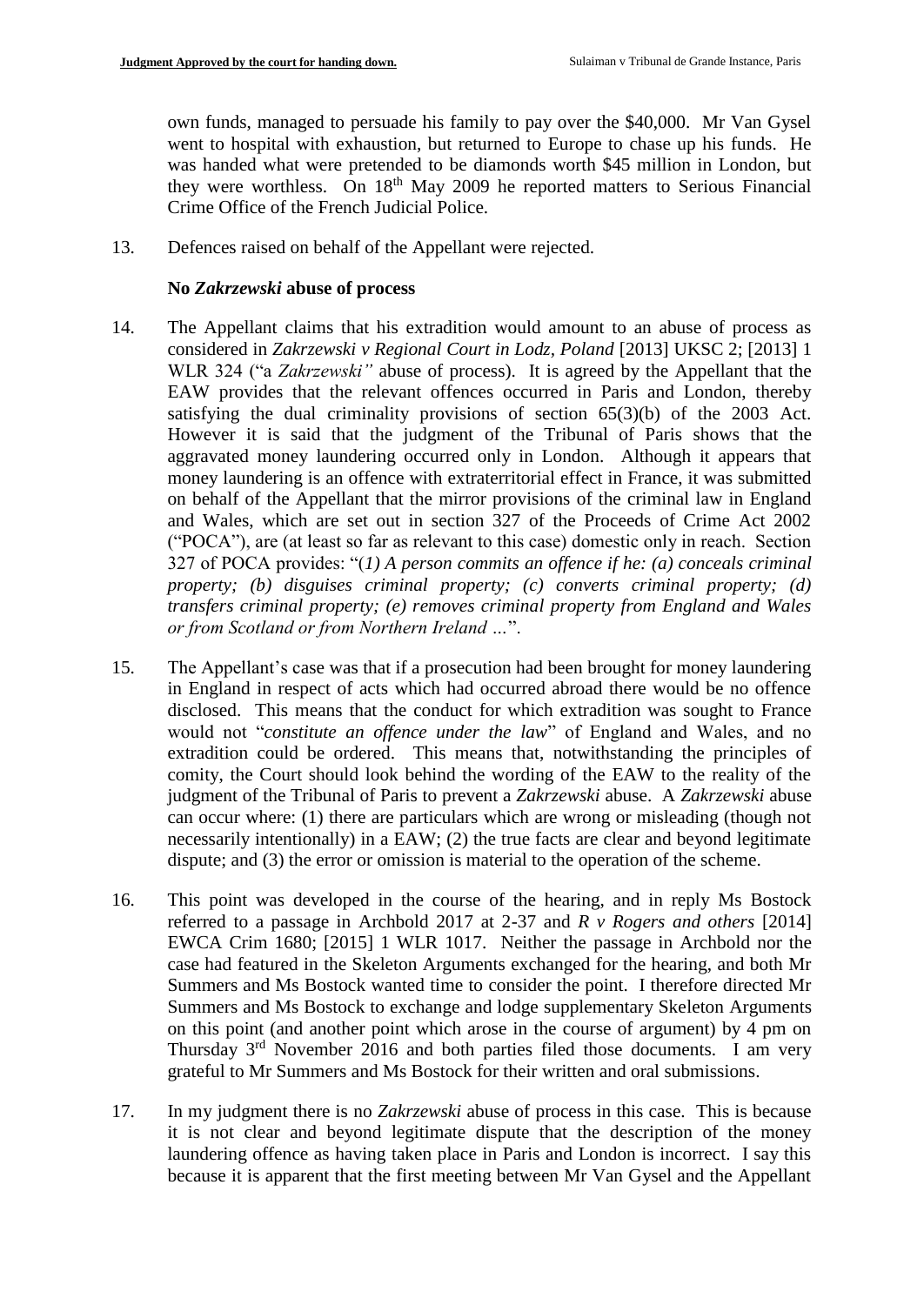took place in Paris. Following this first meeting with Mr Van Gysel, the Appellant persuaded Mr Van Gysel to transfer monies, which were criminal proceeds because they were the product of a fraud, to a bank account in London. Mr Summers accepted that the Appellant could, as part of a conspiracy to launder money, when in France give Mr Van Gysel the details of a bank account situated in London from which the monies would be transferred or converted. The Appellant would in such circumstances be liable for money laundering even if the proceeds were converted in or transferred from London. On the information in the judgment it seems likely that the details of the London bank account were provided to Mr Van Gysel in Paris, but I accept that those details might have been elsewhere. However I am wholly unable to say that it is clear beyond legitimate dispute that the description in the EAW is wrong or misleading in any material particular.

- 18. Secondly in my judgment *Rogers* is authority, binding on me, for the proposition that offences of money laundering extend to extraterritorial actions. Mr Summers submitted that the judgment on the extraterritorial aspect of the offence was obiter, meaning that it was only persuasive, and that it was wrong and that I should not follow it.
- 19. I do not agree that that part of the judgment in *Rogers* on whether section 327 of POCA had extraterritorial effect was obiter. In *Rogers* monies were obtained by fraud and paid into UK bank accounts. The monies were then used to pay expenses of the fraudulent operation and the balance was then transferred to Spain. Rogers was a UK national but resident in Spain and he received the money in accounts controlled by him in Spain. He allowed the fraudsters to withdraw monies from the accounts in Spain. Mr Rogers had been charged with removing criminal property from England and Wales. At the close of the prosecution case a submission of no case to answer was upheld because there was no evidence that Mr Rogers was involved in the transfer of the monies from England. However the Judge allowed an amendment (notice of which had already been given) of the indictment to allege that Mr Rogers permitted receipt of criminal property in his bank accounts in Spain and permitted the withdrawal of the amounts. Mr Rogers was convicted and appealed. On appeal the submission was made that the Courts in England and Wales did not have jurisdiction over the count of which Mr Rogers had been convicted, because all the offending took place in Spain. In paragraphs 31 to 49 of the judgment the Court of Appeal confronted that submission and dismissed it for two reasons.
- 20. The first reason was the finding that section 327 of POCA created offences which were extraterritorial in scope, see paragraphs 36 and 48 of the judgment in *Rogers*. The second reason was that a Court in England and Wales had jurisdiction over criminal activities occurring overseas where a substantial measure of the activities had taken place in England and Wales, see paragraphs 39 and 50 of the judgment in *Rogers*. Mr Summers has referred me to some interesting academic commentaries on the decision in *Rogers*, but that does not alter the fact that both reasons for the finding made in *Rogers* are binding on me.
- 21. In these circumstances in my judgment a Court in England and Wales would have had jurisdiction to try the Appellant for money laundering if the activities which had occurred in Paris had occurred in England, and the activities which had occurred in Amsterdam and London had occurred overseas from the United Kingdom. First a substantial measure of the criminal activities had taken place in France and the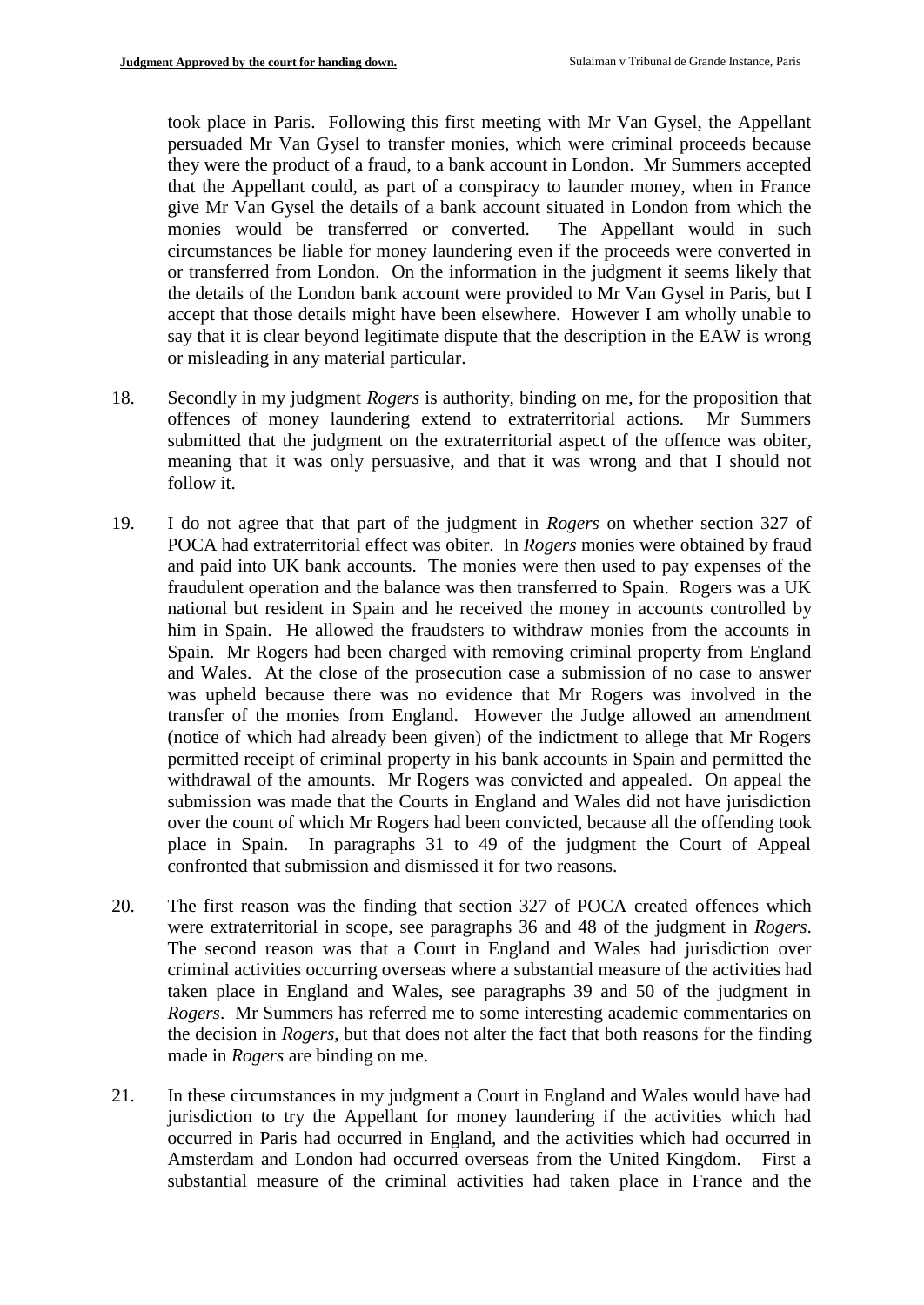laundering of the proceeds through the bank account in London was part and parcel of that substantial measure of criminal activities, compare *Rogers* at paragraphs 39 and 50. Secondly the judgment of the Court of Appeal in *R v Rogers* is authority, binding on me, to the effect that the provisions of section 327 of POCA have extraterritorial effect.

#### **No infringement of principle of specialty**

- 22. In the light of my conclusion on the first ground of appeal, the second ground of appeal does not arise. This is because the Appellant can be extradited for the money laundering offence. However as I have had the benefit of argument on the point I should state my conclusion and my reasons for that conclusion briefly.
- 23. The evidence establishes that the Appellant, having been convicted of both offences, was sentenced to one sentence of 3 years imprisonment, with one year suspended, with a three year probation period. During the extradition proceedings a point about specialty and whether the sentence could be sub-divided was raised in the evidence served on behalf of the Appellant. The Crown Prosecution Service referred this issue on to the requesting authority, making the point that this was relevant to specialty. The reply from the French authorities confirmed that where a person was found guilty of several concurrent offences a penalty for each offence might be imposed, but where several penalties of a similar nature were incurred only one penalty might be imposed up to the maximum limit. It was said "*Each penalty imposed is deemed to be common to the concurrent offences within the limit of the legal maximum applicable to each one of them*". The evidence confirmed that the sentences "*which cannot be divided,*  form a one-off punishment for the two offences concerned, which were examined *together*".
- 24. It does seem from this evidence that, notwithstanding the presumption that Part 1 countries will abide by their obligations to avoid infringing the principle of specialty, see *Edutanu v Iasi Court of Law 4th District Trial Court* [2016] EWHC 124 (Admin) at paragraph 129, the evidence in this case shows that if extradited for organised fraud alone the Appellant would serve the single sentence imposed for the convictions for the offences of organised fraud and aggravated money laundering.
- 25. However Mr Summers did accept that if the sentence must have been for the wrongdoing disclosed only by the offence for which he had been extradited (namely the organised fraud) then the point about specialty would not arise because the Appellant would only be serving a sentence for the offence for which he had been extradited. I do not have any evidence of the approach taken by French courts to sentencing and it is not appropriate for me to comment on the sentences imposed by French Courts. However extradition requires that the offences in the requesting state also be criminal in the state in which the person to be extradited is situated, and it is permissible to identify what is the criminality which has been the subject of the request for extradition. It is apparent that the criminality for which the Appellant was sentenced in this case was the offence of organised fraud. The offence of aggravated money laundering was simply the means by which the proceeds of the organised fraud were dissipated, and was part and parcel of the same criminality. In these circumstances if I had allowed the appeal against extradition for the money laundering offence there would, in my judgment, have been no bar by reason of specialty to prevent the Appellant from returning to France to serve his sentence.